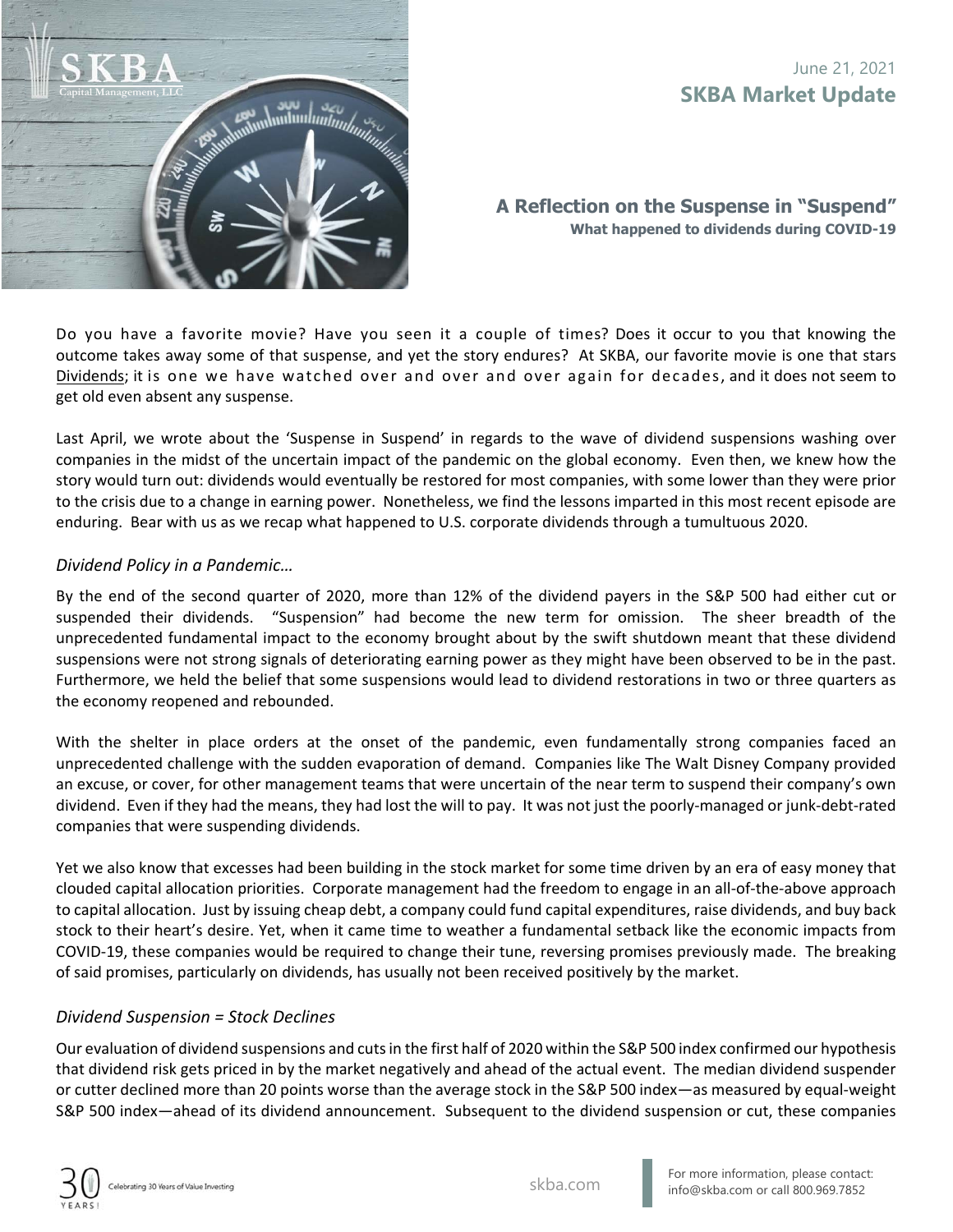continued to struggle. Typically, dividend suspenders matched the average return of stocks in the index despite having a greater potential to rebound with any recovery, such as what we saw as the market bounced back sharply in the second quarter of 2020. Dividend suspending stocks for the first half of 2020 were simply down and out from a return standpoint. They were hit harder during the March decline and didn't experience a meaningful recovery during the subsequent rebound during the rest of the year.



A high dividend yield relative to the company's own history is still, we believe, indicative of a valuation extreme that can provide attractive future risk‐ adjusted returns. When the market gets as pessimistic as it did in March and into April of 2020, prospective downside risk was indeed minimized for the more than 250 stocks in the S&P that were then able to increase dividends over the remainder of the year. That fleeting moment was a once‐ in‐a‐cycle opportunity to invest in companies at valuation lows that they would not see again in the year ahead.

# *Pendulums from out to in favor…*

As we look back, what the last year has emphasized to us is the importance of assessing dividend risk. Not all companies with high dividend yields relative to their own history are telling the same story. Downside protection is not afforded simply by virtue of a dividend payment. Rather, it is the backing of that dividend through both a means and a willingness to pay that provides the downside protection. High dividend risk can offset and nullify downside protection that might be otherwise provided by an out-of-favor and higher-than-market dividend yield. We found this hypothesis to be consistent with our analysis of dividend suspensions during COVID‐19.

By our count, we found 41 dividend suspensions in the S&P 500. To describe some of the bottom up trends driving suspensions, we put these stocks into three groups as tabulated below:

| <b>SKBA</b><br><b>Grouping</b> | <b>Subcategories &amp; Companies</b>                                                         | <b>Dividend</b><br><b>Suspensions</b> | <b>Dividend</b><br><b>Restorations</b> | <b>Dividend</b><br>Restoration<br><b>Timing</b><br><b>Discussed</b> | Index<br><b>Exits</b> | <b>Notes</b>                                                                                                  |
|--------------------------------|----------------------------------------------------------------------------------------------|---------------------------------------|----------------------------------------|---------------------------------------------------------------------|-----------------------|---------------------------------------------------------------------------------------------------------------|
| Retail                         | Retail (Nordstrom), restaurants<br>(Darden) and associated supply chain<br>(Molson Coors)    | 15                                    | 7                                      | л.                                                                  | $\overline{4}$        | Reopening beneficiaries, high progress on<br>dividend restoration but also index casualties                   |
| Travel                         | Airlines (Delta), hotels (Marriott),<br>casinos (Wynn), cruise lines (Carnival)              | 14                                    | 0                                      | $\mathbf 0$                                                         | 0                     | High leverage and liquidity actions bar near-<br>term restoration, restoration timeline longer<br>than others |
| Others                         | Hospital groups (HCA), energy and<br>extractives (Marathon), automotive<br>(GM) among others | 12                                    | 5                                      |                                                                     | $\mathbf{1}$          |                                                                                                               |
| <b>Total</b>                   |                                                                                              | 41                                    | 12                                     | $\overline{2}$                                                      | 5                     |                                                                                                               |

### **S&P 500 Divided & Index Activity | 2020 & 2021**

Source: Individual company reports and press releases through 5/31/2021